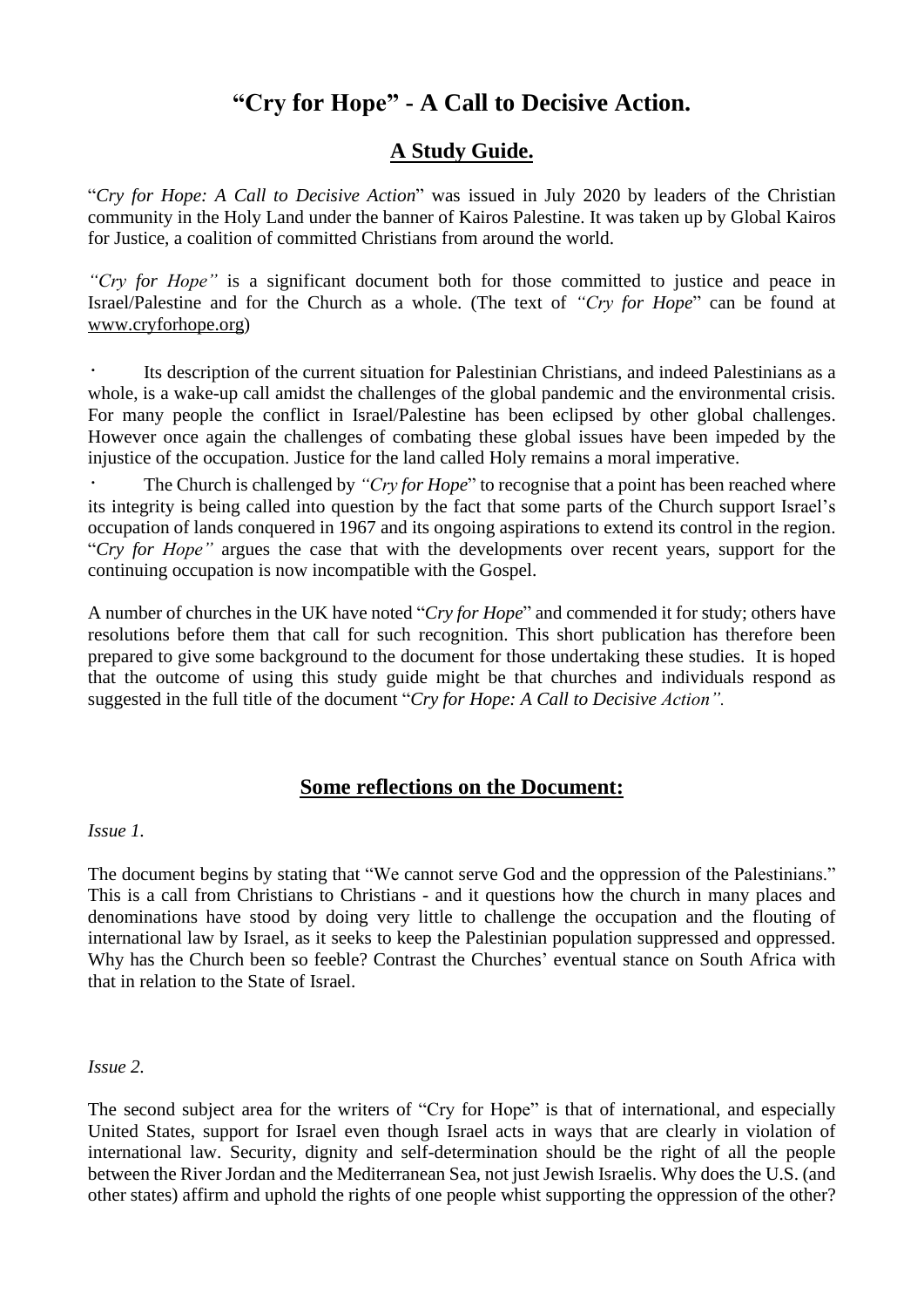#### *Issue 3*.

This leads on to the question "Is Israel an Apartheid Regime?" Some have suggested this for many years but there have been a number of recent developments and the document highlights some of these.

- The adoption of the "Nation State Law" by the Israeli Government in 2018, (claiming the right of Jews alone for the determination of the future of the State of Israel).
- The increasing presentation of the occupation as a permanent arrangement.
- The continuing use of military law to govern Palestinians in the West Bank, while settlers in the West Bank are under Israeli civil law.
- The ongoing displacement of Palestinians to make way for Jewish Israelis.

Palestine is a different context to South Africa and the form of Apartheid is different, however there are significant similarities. The Israeli Human Rights organisation B'Tselem, Human Rights Watch, and Amnesty International have all released reports saying Israel's regime meets the internationally accepted definition of apartheid. You can read these reports using the links below.

- <https://www.btselem.org/apartheid>
- [https://www.hrw.org/report/2021/04/27/threshold-crossed/israeli-authorities-and-crimes](https://www.hrw.org/report/2021/04/27/threshold-crossed/israeli-authorities-and-crimes-apartheid-and-persecution)[apartheid-and-persecution#](https://www.hrw.org/report/2021/04/27/threshold-crossed/israeli-authorities-and-crimes-apartheid-and-persecution)
- Israel's apartheid against [Palestinians:](https://www.amnesty.org/en/documents/mde15/5141/2022/en/) Cruel system of domination and crime against humanity - Amnesty [International](https://www.amnesty.org/en/documents/mde15/5141/2022/en/)

### What do you think?

#### *Issue 4*

Over the years there have been a number of occasions in history when the Church has faced a fundamental question about its integrity. In the years leading up to the Second World War the Church largely failed to live up to the challenge of the time, though significant individual Christians - such as Dietrich Bonhoeffer - did. In the 1960s many more churches did respond to the challenge of confronting Apartheid in South Africa, though there were notable exceptions. "Cry for Hope" calls these moments in history "Kairos" moments: particular moments in time that present a unique challenge to the Church. The document suggests that today is such a moment in the context of Israel/Palestine. This raises the question - "How is the Church to react today?"

#### *Issue 5*

Flawed theology has plagued the Church throughout history and led it into heretical stances at times. "Cry for Hope" doesn't use the term 'Christian Zionism' but is at least in part considering this flawed theology in the second bullet point towards the end of the document. How much do you know about Christian Zionism? (As distinct from "Zionism"). Identify the basis of its heresy. If you are unsure about what Christian Zionism is, use the resources list to discover more. How do we effectively oppose this flawed theology?

### *Issue 6*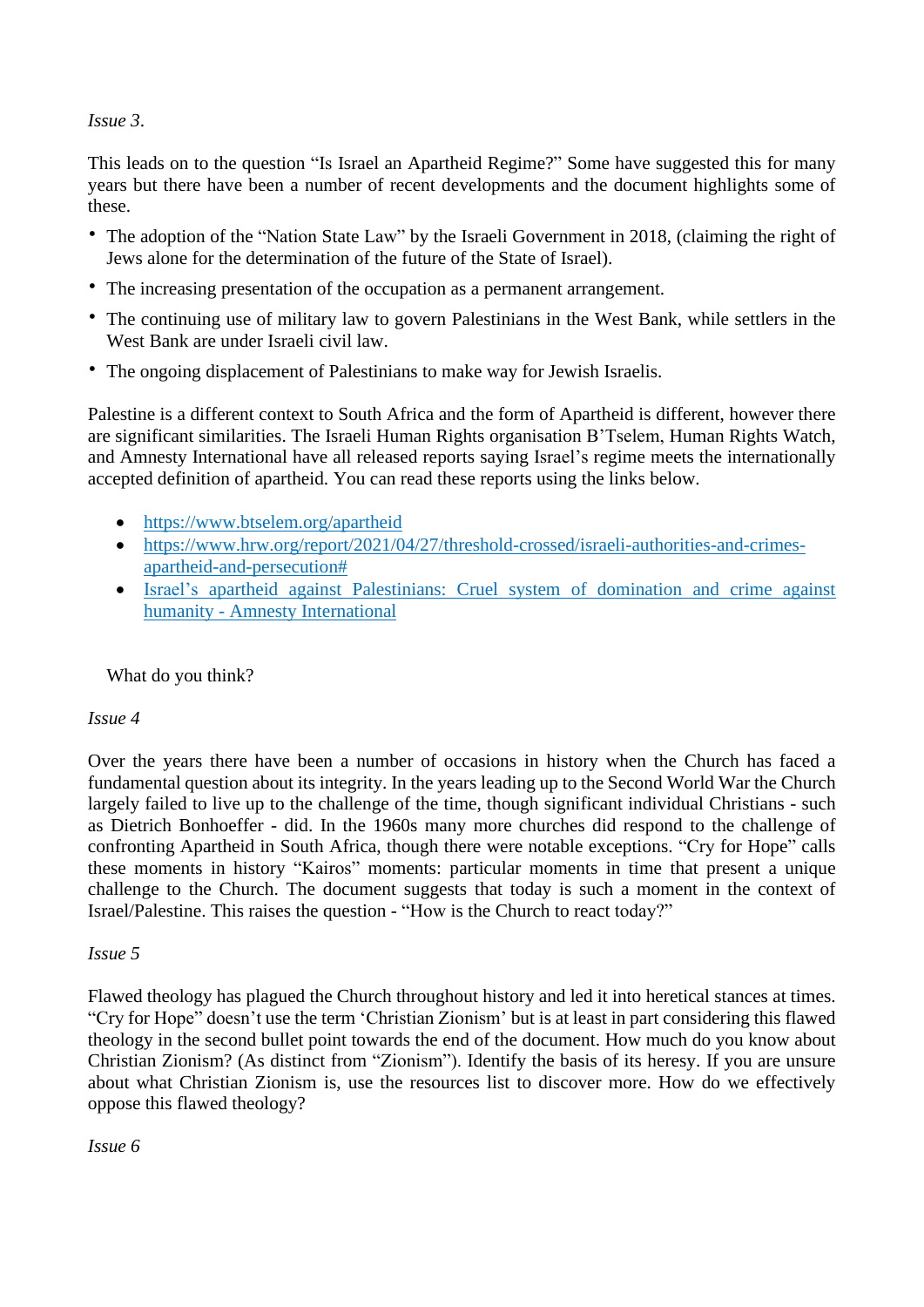There has been considerable confusion caused by conflating antisemitism with support for Palestine. Much of this has been through the use of the IHRA (International Holocaust Remembrance Alliance) definition of antisemitism and the examples suggested by it. In order to make clear the distinction between antisemitism and support for Palestinians under Israeli occupation, and to ensure that antisemitism could be identified effectively, a group of two hundred scholars formed and signed the statement in March 2021 now known as the Jerusalem Declaration. "Cry for Hope" affirms the need to oppose antisemitism and all forms of xenophobia. How do you personally recognise antisemitism and xenophobia? Where do you see behaviour triggered by such prejudice today? Is it difficult to maintain a clear distinction between support of the Palestinian cause and being antisemitic?

#### *Issue 7*

What do you understand as "the Theology of Empire?" Consider the closing paragraph of "Cry for Hope" and the extent to which Western Society sustains such a philosophy.

# **Some Suggested Actions**

- 1. If you have not yet read Cry for Hope, do so now and commend it to at least two friends you think might be interested.
- 2. Consider making your own commitment to no longer buy products from Israel until the occupation is ended, and equality and justice prevail.
- 3. Plan to raise the issue at your next Synod, Circuit Meeting, or other appropriate Church Meeting, preferably with a resolution which will be forwarded to your national Conference, Assembly or Synod urging action (such as a call to participate in boycotting Israeli goods, disinvesting all church funds from companies profiting from the occupation and urging the U.K Government to apply sanctions on Israel as they have applied sanctions to other countries violating international law). This non-violent action is aimed to encourage Israel to comply with international law and end the occupation.
- 4. Join Sabeel-Kairos as a member, support them financially, sign up for their weekly Prayer Wave and newsletter and order their most appropriate resources. [https://www.sabeel](https://www.sabeel-kairos.org.uk/)[kairos.org.uk/](https://www.sabeel-kairos.org.uk/)
- 5. Obtain the 'Investing for Peace' booklet from Sabeel-Kairos, visit the Who Profits? website [\(https://whoprofits.org/\)](https://whoprofits.org/) and write to the body administering your Pension to ask what their policy regarding investment in companies operating in Israel/Palestine is, especially those profiting from the occupation.
- 6. Raise the issue of Israel/Palestine with your MP, if you have not already done so, or send a follow-up message quoting Archbishop Desmond Tutu's call for economic sanctions as a non-violent method applying pressure on the Government of Israel until they comply with international law.
- 7. Consider joining the next national lobby of parliament led by the Palestine Solidarity Campaign or other days of action: <https://www.palestinecampaign.org/>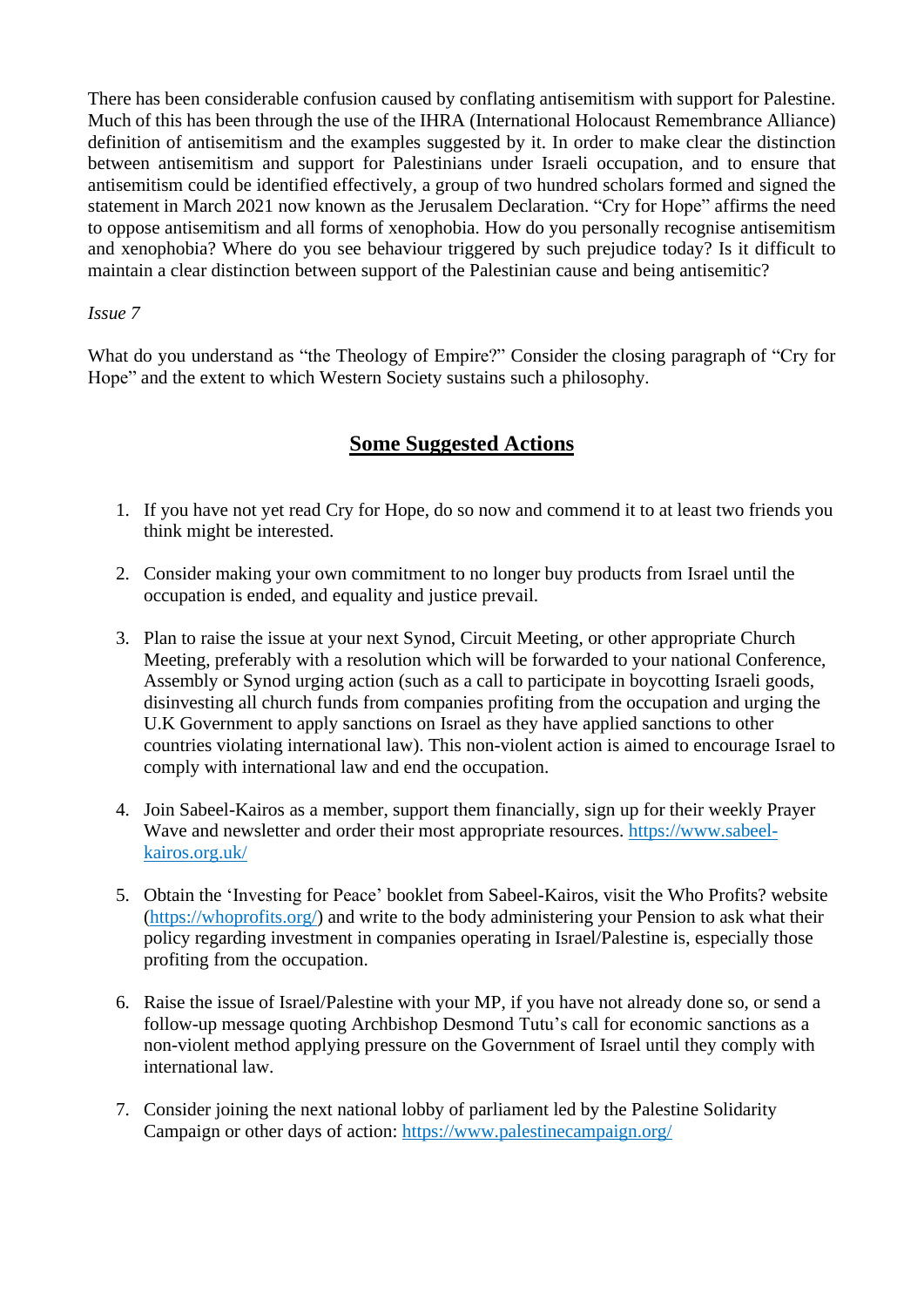- 8. If you are a preacher, worship leader or house-group leader, remember to distinguish between 'Israel' in the bible and 'Israel' today and educate others that they are not one and the same.
- 9. Consider visiting Israel/Palestine and stay in a Palestinian owned Hotel or Guest House. Seek out opportunities to talk to Palestinians and learn more about the struggle to survive in the West Bank and Gaza today. You could also visit Israeli organisations that are working for justice and peace for all in Israel/Palestine, such as B'Tselem, The Association for Civil Rights in Israel, Breaking the Silence and the Israeli Committee Against House Demolitions.
- 10. Use the internet to learn more about some of the following organisations and consider how you might support them. Alrowwad Centre for Culture and the Arts, Alternative Tourism Group, Atfaluna Society for deaf children in Gaza, Bethlehem Bible College, Combatants for Peace, Eco Peace, Mar Elias Educational Institutions, Musalaha, Nusirat Woman's Help Centre Gaza, Rabbis for Human Rights, Roots, Sabeel Jerusalem, Kairos Palestine, Tent of Nations, Wi'am.

### **Resources**

#### *An Introduction:*

A Song by Garth Hewitt: 'Songs from the Fifth Gospel' introduces the issues [http://www.garthhewitt.org/product/songs-from-the-fifth-gospel/](https://emea01.safelinks.protection.outlook.com/?url=http%3A%2F%2Fwww.garthhewitt.org%2Fproduct%2Fsongs-from-the-fifth-gospel%2F&data=04%7C01%7C%7Cf89b3038a2864f451e8508d9d789cb57%7C84df9e7fe9f640afb435aaaaaaaaaaaa%7C1%7C0%7C637777809090249769%7CUnknown%7CTWFpbGZsb3d8eyJWIjoiMC4wLjAwMDAiLCJQIjoiV2luMzIiLCJBTiI6Ik1haWwiLCJXVCI6Mn0%3D%7C3000&sdata=uyOwu5ff9PqXy%2FTwzrvC1pSNEe4OlxE2I8wWQ1UZe%2Bs%3D&reserved=0)

*Web Sites:*

[www.cryforhope.org](http://www.cryforhope.org/) Web site hosting the "Cry for Hope" document in several languages, the petition, signatories and endorsers, and further resources.

[www.sabeel-kairos.org.uk](http://www.sabeel-kairos.org.uk/)

[www.palestinecampaign.org](http://www.palestinecampaign.org/)

[www.jerusalemdeclaration.org](http://www.jerusalemdeclaration.org/) - the website dedicated to the Jerusalem Declaration on Anti-Semitism.

Sabeel Kairos have prepared a resource on Christian Zionism which can be found at [https://www.sabeel-kairos.org.uk/wp-content/uploads/2022/01/S-K-Christian-Zionism-Briefing-](https://emea01.safelinks.protection.outlook.com/?url=https%3A%2F%2Fwww.sabeel-kairos.org.uk%2Fwp-content%2Fuploads%2F2022%2F01%2FS-K-Christian-Zionism-Briefing-Paper.pdf&data=04%7C01%7C%7C90525a1136324b41b9db08d9d813d9a0%7C84df9e7fe9f640afb435aaaaaaaaaaaa%7C1%7C0%7C637778402040064450%7CUnknown%7CTWFpbGZsb3d8eyJWIjoiMC4wLjAwMDAiLCJQIjoiV2luMzIiLCJBTiI6Ik1haWwiLCJXVCI6Mn0%3D%7C3000&sdata=wtC0pLwzWIvYEeht3AHqeHnU8K58WhzIuFbnI4RFKg0%3D&reserved=0)[Paper.pdf](https://emea01.safelinks.protection.outlook.com/?url=https%3A%2F%2Fwww.sabeel-kairos.org.uk%2Fwp-content%2Fuploads%2F2022%2F01%2FS-K-Christian-Zionism-Briefing-Paper.pdf&data=04%7C01%7C%7C90525a1136324b41b9db08d9d813d9a0%7C84df9e7fe9f640afb435aaaaaaaaaaaa%7C1%7C0%7C637778402040064450%7CUnknown%7CTWFpbGZsb3d8eyJWIjoiMC4wLjAwMDAiLCJQIjoiV2luMzIiLCJBTiI6Ik1haWwiLCJXVCI6Mn0%3D%7C3000&sdata=wtC0pLwzWIvYEeht3AHqeHnU8K58WhzIuFbnI4RFKg0%3D&reserved=0)

<https://www.palestineportal.org/> A website for the global church community providing a compendium of educational and training resources on the history of the conflict, issues in theology, and news on the global church movement for Palestinian rights.

*Books that are easily readable and introduce the subject:*

**Apeirogon** (Described as a Novel but based upon the Parent's Circle and Combatants for Peace) Colum McCann Bloomsbury ISBN 978-1-5266-0790-4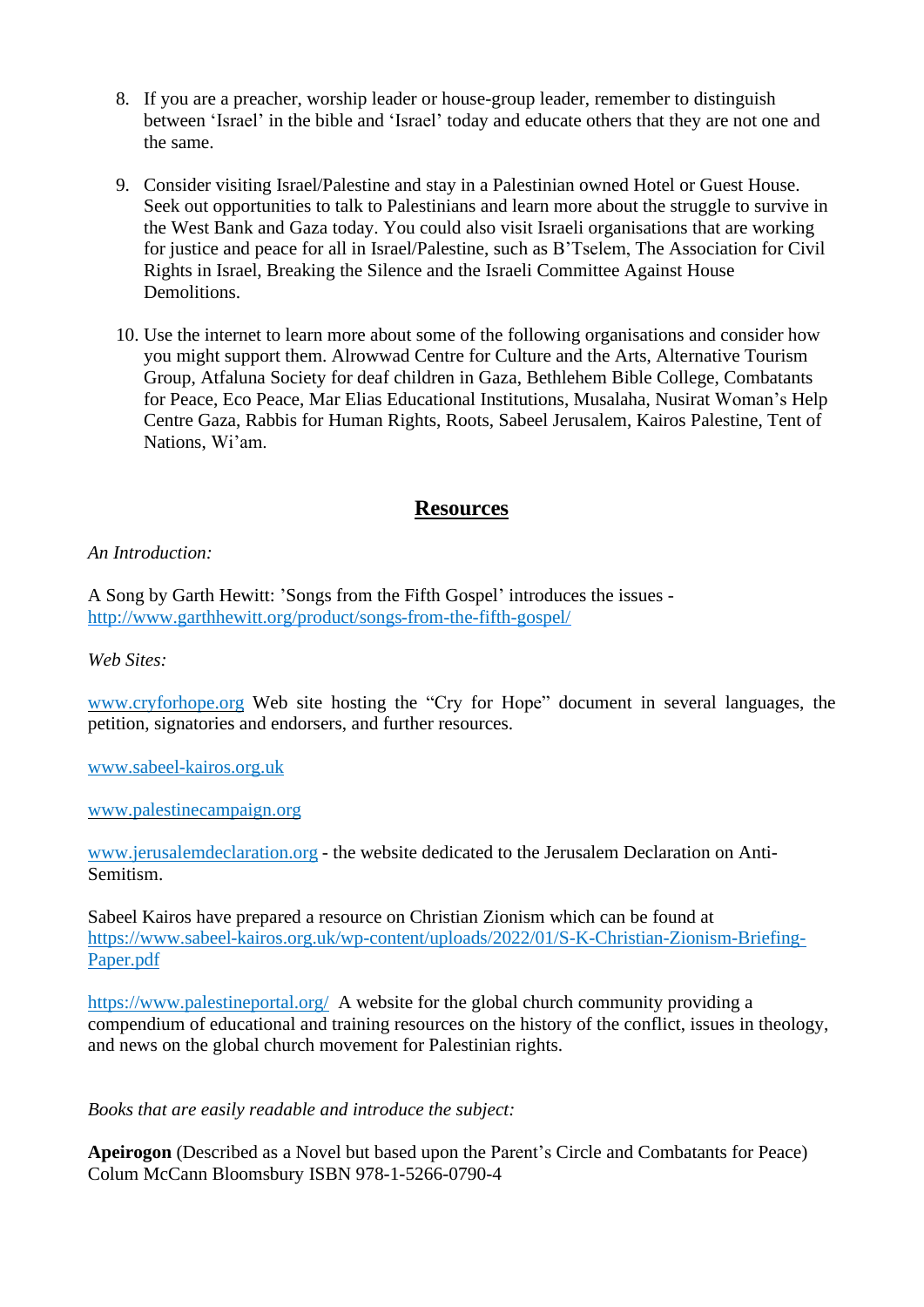**Blood Brothers** Elias Chacour Chosen Books ISBN 0-8007-9060-0

**Children of the Stone** Sandy Tolan Bloomsbury Publishing ISBN 978-1-63286-341-6

**Occupied Territories: the revolution of love from Bethlehem to the ends of the earth** Garth Hewitt - [http://www.garthhewitt.org/product/occupied-territories-the-revolution-of-love](https://emea01.safelinks.protection.outlook.com/?url=http%3A%2F%2Fwww.garthhewitt.org%2Fproduct%2Foccupied-territories-the-revolution-of-love-from-bethlehem-to-the-ends-of-the-earth%2F&data=04%7C01%7C%7Cf89b3038a2864f451e8508d9d789cb57%7C84df9e7fe9f640afb435aaaaaaaaaaaa%7C1%7C0%7C637777809090249769%7CUnknown%7CTWFpbGZsb3d8eyJWIjoiMC4wLjAwMDAiLCJQIjoiV2luMzIiLCJBTiI6Ik1haWwiLCJXVCI6Mn0%3D%7C3000&sdata=s9thoYJX2OaTDJktjDKWQVWxRe1MqhxAxM0BHyXMzQA%3D&reserved=0)[from-bethlehem-to-the-ends-of-the-earth/](https://emea01.safelinks.protection.outlook.com/?url=http%3A%2F%2Fwww.garthhewitt.org%2Fproduct%2Foccupied-territories-the-revolution-of-love-from-bethlehem-to-the-ends-of-the-earth%2F&data=04%7C01%7C%7Cf89b3038a2864f451e8508d9d789cb57%7C84df9e7fe9f640afb435aaaaaaaaaaaa%7C1%7C0%7C637777809090249769%7CUnknown%7CTWFpbGZsb3d8eyJWIjoiMC4wLjAwMDAiLCJQIjoiV2luMzIiLCJBTiI6Ik1haWwiLCJXVCI6Mn0%3D%7C3000&sdata=s9thoYJX2OaTDJktjDKWQVWxRe1MqhxAxM0BHyXMzQA%3D&reserved=0)

**I saw Ramallah** Mourid Barghouti, Bloomsbury ISBN 978-0-7475 7470 5

**The Blue between Sky and Water** (A novel set in Gaza) Susan Abulhawa Bloomsbury ISBN 987-1-63286-22-1

**The Lemon Tree** Sandy Tolan Bloomsbury Publishing ISBN 9781596913431

**We belong to the Land**. Elias Chacour University of Notre Dame Press. ISBN0-268-01963-0

*Books: Theology and the Israel Palestine Conflict:*

**The Other Side of the Wall: A Palestinian Christian Narrative of Lament and Hope.** Munther Isaac. 2020, IVP. ISBN 0830831991

**A Palestinian Theology of Liberation.** Naim Ateek. Orbis Books, New York. ISBN 978-1-62698-260-4

**Christian Zionism: A road map to Armageddon?** Stephen Sizer. Wipf & Stock [https://wipfandstock.com/author/stephen-sizer/](https://emea01.safelinks.protection.outlook.com/?url=https%3A%2F%2Fwipfandstock.com%2Fauthor%2Fstephen-sizer%2F&data=04%7C01%7C%7C75fbc37e656742e7392d08d9d8139d0c%7C84df9e7fe9f640afb435aaaaaaaaaaaa%7C1%7C0%7C637778401060460737%7CUnknown%7CTWFpbGZsb3d8eyJWIjoiMC4wLjAwMDAiLCJQIjoiV2luMzIiLCJBTiI6Ik1haWwiLCJXVCI6Mn0%3D%7C3000&sdata=PVWY%2B8MiMD89MnxD8ioZqcoyk%2Bh3j%2Bg6oRDT7WnKWGc%3D&reserved=0) ISBN 978-1-84474-050-5

**Chosen? Reading the Bible amid the Israeli-Palestinian Conflict.** Walter Brueggemann Westminster John Knox Press 2015 ISBN 978-0-664-26154-2

**The Land of Christ. A Palestinian Cry.** Yohanna Katanacho Bethlehem Bible College Publications ISBN 978-965-7582-00-8

**Zion's Christian Soldiers** Stephen Sizer. Wipf & Stock [https://wipfandstock.com/author/stephen](https://emea01.safelinks.protection.outlook.com/?url=https%3A%2F%2Fwipfandstock.com%2Fauthor%2Fstephen-sizer%2F&data=04%7C01%7C%7C75fbc37e656742e7392d08d9d8139d0c%7C84df9e7fe9f640afb435aaaaaaaaaaaa%7C1%7C0%7C637778401060460737%7CUnknown%7CTWFpbGZsb3d8eyJWIjoiMC4wLjAwMDAiLCJQIjoiV2luMzIiLCJBTiI6Ik1haWwiLCJXVCI6Mn0%3D%7C3000&sdata=PVWY%2B8MiMD89MnxD8ioZqcoyk%2Bh3j%2Bg6oRDT7WnKWGc%3D&reserved=0)[sizer/](https://emea01.safelinks.protection.outlook.com/?url=https%3A%2F%2Fwipfandstock.com%2Fauthor%2Fstephen-sizer%2F&data=04%7C01%7C%7C75fbc37e656742e7392d08d9d8139d0c%7C84df9e7fe9f640afb435aaaaaaaaaaaa%7C1%7C0%7C637778401060460737%7CUnknown%7CTWFpbGZsb3d8eyJWIjoiMC4wLjAwMDAiLCJQIjoiV2luMzIiLCJBTiI6Ik1haWwiLCJXVCI6Mn0%3D%7C3000&sdata=PVWY%2B8MiMD89MnxD8ioZqcoyk%2Bh3j%2Bg6oRDT7WnKWGc%3D&reserved=0) ISBN 978-1-84474-214-1

**A Wall in Jerusalem: Hope, Healing, and the Struggle for Justice in Israel and Palestine**, Mark Braverman, Jericho Books 2013, ISBN-13: 9781455574209

*Books: Going Deeper into the issues:*

**A Month by the Sea. Encounters in Gaza** Dervla Murphy 2013 ISBN 978-1-78060-067-3 An Israeli in Palestine: resisting dispossession, redeeming Israel. Jeff Halper Pluto 978 0 7453 3071 6

**Apartheid South Africa! Apartheid Israel?** Brian Brown Church in the Market Place Publications. ISBN is 9781998990870. <https://apartheid-southafrica-israel.com/>